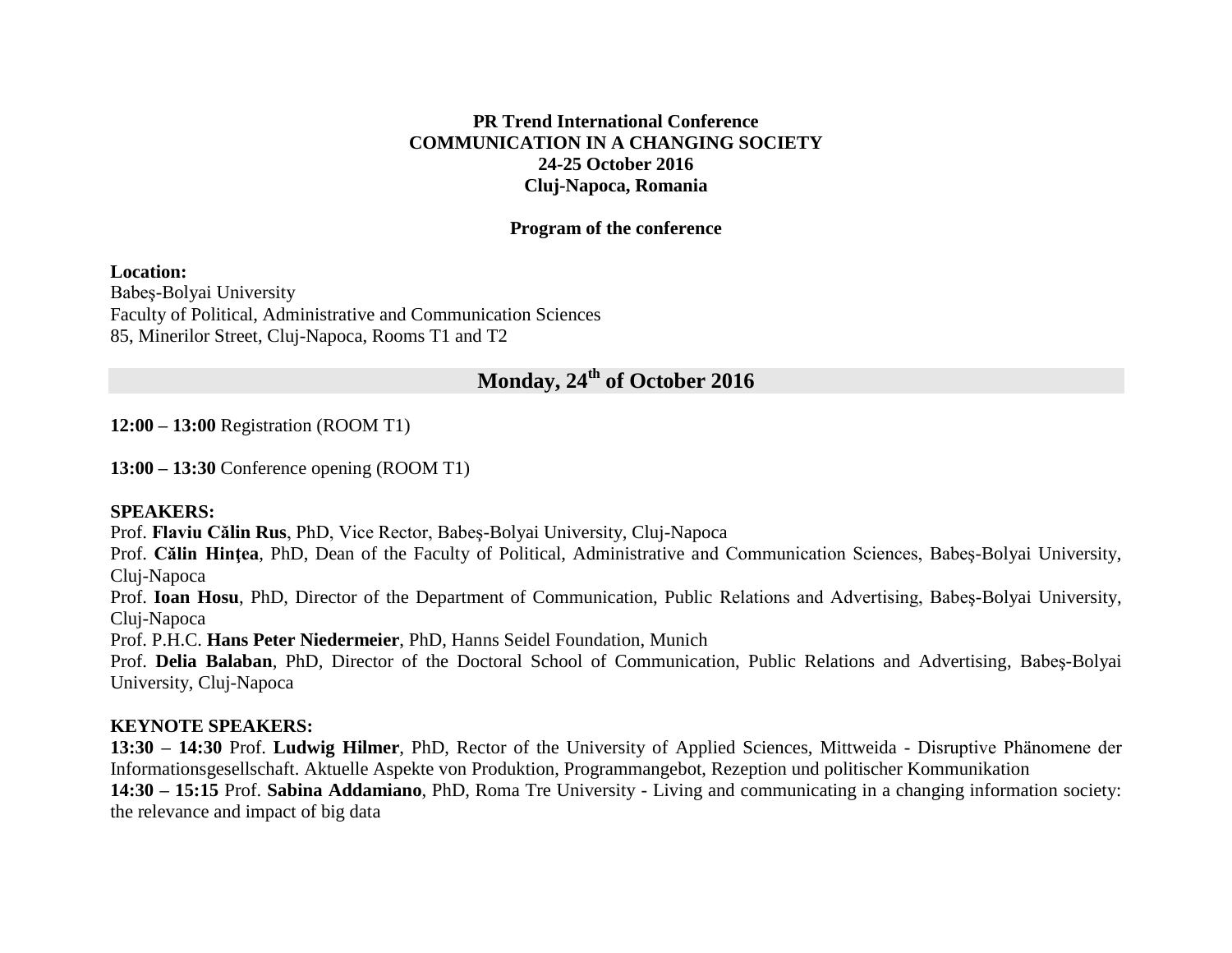## **15:15 -15:45** Coffee break (ROOMS T1 and T2)

| <b>ROOMT1</b>                                                                                              | <b>ROOMT2</b>                                                                                                 |
|------------------------------------------------------------------------------------------------------------|---------------------------------------------------------------------------------------------------------------|
| $15:45 - 18:30$                                                                                            | $15:45 - 18:30$                                                                                               |
| PANEL 1                                                                                                    | PANEL <sub>2</sub>                                                                                            |
| <b>Branding Communication</b>                                                                              | <b>Public Relations</b>                                                                                       |
| Chair: Assoc. Prof. Mădălina Moraru, PhD                                                                   | Chair: Prof. Gheorghe-Ilie Fârte, PhD                                                                         |
|                                                                                                            |                                                                                                               |
| <b>Oana Barbu-Kleitsch, PhD</b><br>(West)<br>University,<br>Lecturer                                       | Lecturer Răzvan Enache, PhD (Lucian Blaga University, Sibiu)                                                  |
| Timișoara)                                                                                                 | Public relations discourse and the ideology of late capitalism                                                |
| About branding and carefulness ethics                                                                      |                                                                                                               |
| Assoc. Prof. Mădălina Moraru, PhD (University of Bucharest)                                                | Lecturer Veronica Ioana Ilies, PhD and Assist. Prof. Paul-<br>Alexandru Fărcaș, PhD (Babeș-Bolyai University) |
| Online channel - the current host of contemporary creativity in                                            | The social impact of CSR campaigns among a higher education                                                   |
| advertising                                                                                                | institution from Romania                                                                                      |
|                                                                                                            |                                                                                                               |
| Lecturer Meda Mucundorfeanu, PhD (Babeș-Bolyai University)                                                 | Eng. Radu Jecu (CENTIREM)                                                                                     |
| The use of product placement in books and novels                                                           | Aspects of the relationship between innovation activities and                                                 |
|                                                                                                            | technological transfer and public relations and communication.                                                |
| Assist. Prof. Simona Bader, PhD (West University, Timișoara)                                               | The case of Romania                                                                                           |
| A new concept in tourism advertising: themed evenings                                                      |                                                                                                               |
|                                                                                                            | Mădălina Surducan, PhD candidate (Babeș-Bolyai University)                                                    |
| Lecturer Corina Rotar, PhD and Alexandru Potor, PhD                                                        | The myth of Brâncuși, Cumințenia Pământului and the late train: a                                             |
| Candidate (Babeș-Bolyai University)                                                                        | micro analysis of the public subscription campaign "Cumintenia                                                |
| Visual rhetoric and brand personality                                                                      | Pământului", 2016                                                                                             |
|                                                                                                            |                                                                                                               |
| <b>Bogdan Hrib, PhD</b> (National University of Political Studies and<br>Public Administration, Bucharest) | Assist. Prof. Dan Podaru, PhD (University of Bucharest)<br>Fashion between evolution and mutation             |
| Visual communication and new media. Challenges, threats and                                                |                                                                                                               |
| trends                                                                                                     | Prof. Gheorghe-Ilie Fârte, PhD (Alexandru Ioan Cuza                                                           |
|                                                                                                            | University, Iași)                                                                                             |
|                                                                                                            | Forming evidence – responsive beliefs in the public sphere                                                    |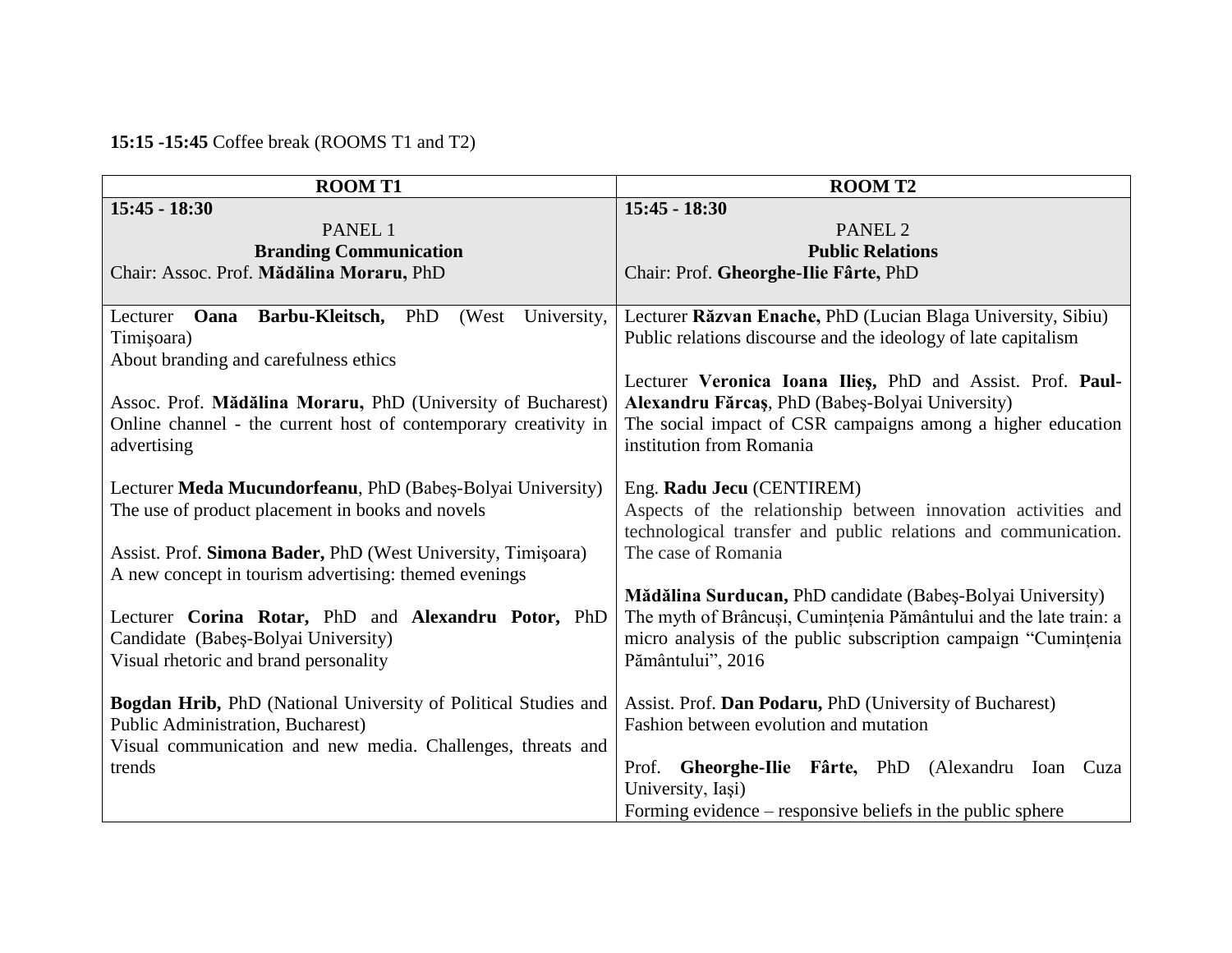| Assoc. Prof. Kadar Magor, PhD (Babes-Bolyai University)        |
|----------------------------------------------------------------|
| Introduction to profiling: the process of reading of nonverbal |
| signs                                                          |
|                                                                |

**19:00 –** Dinner (Toledo Restaurant)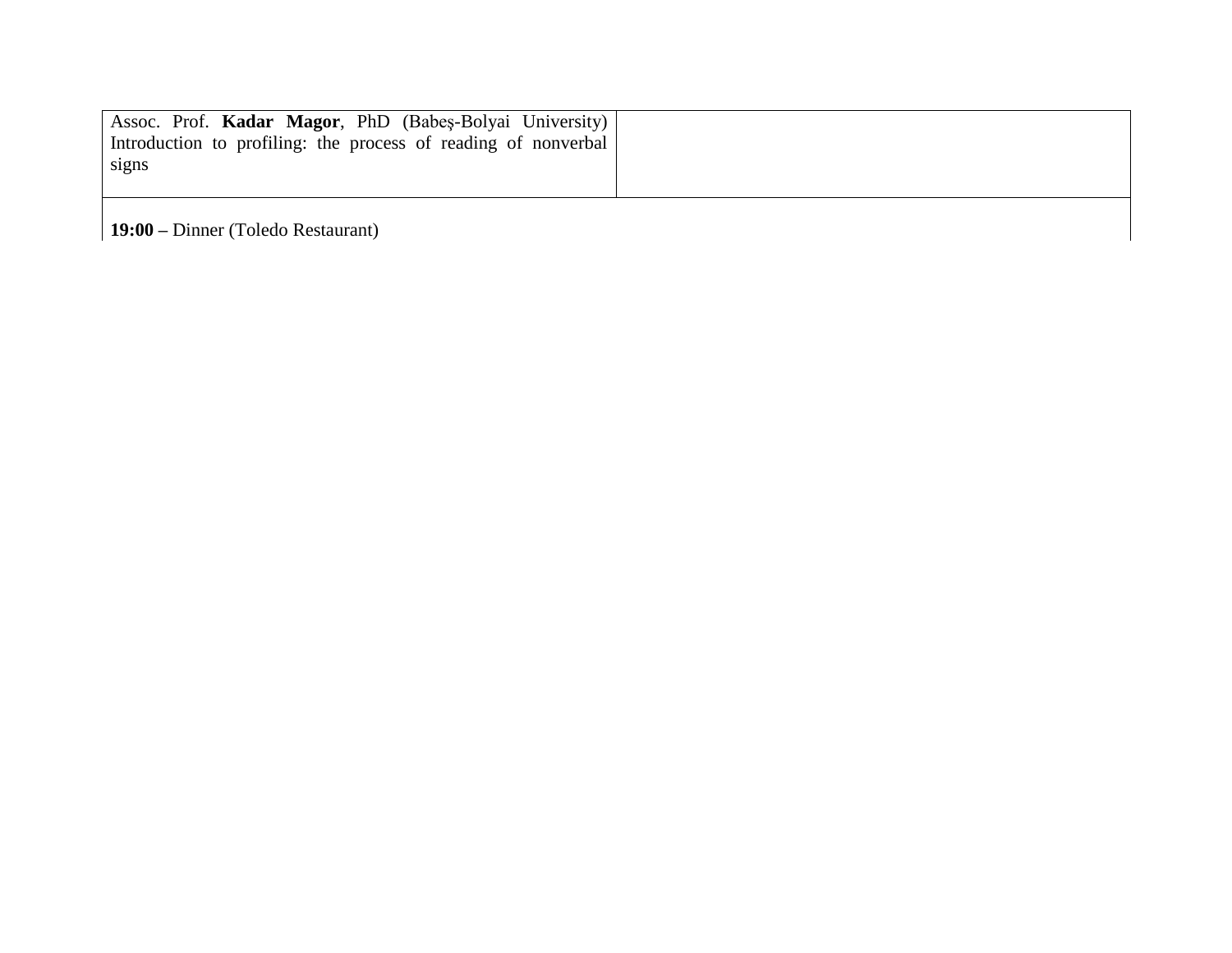| $9:00 - 13:00$                                                        | $9:00 - 11:00$                                                 |
|-----------------------------------------------------------------------|----------------------------------------------------------------|
| PANEL <sub>3</sub>                                                    | PANEL <sub>4</sub>                                             |
| <b>Media communication</b>                                            | Language and educational communication                         |
| Chair: Lecturer Veronica Câmpian, PhD                                 | Chair: Lecturer Anișoara Pavelea, PhD                          |
|                                                                       |                                                                |
| Prof. Kerstin Liesem, PhD<br>(Hochschule)<br>Medien,<br>für           | Robert Cincu, PhD Candidate (Babes-Bolyai University)          |
| Kommunikation und Wirtschaft, Köln)                                   | "Emoticon": between linguistic innovation and symptom of post- |
| Auswirkungen der Mediatisierung auf die Arbeitswelt der               | human era                                                      |
| <b>Generation Y</b>                                                   |                                                                |
|                                                                       | Roxana Modreanu, PhD Candidate (University of Art and          |
| Lecturer Veronica Câmpian, PhD (Babeș-Bolyai University)              | Design, Cluj-Napoca)                                           |
| Visuelle Stereotype in der Darstellung von Flüchtlingen. Eine         | The public of contemporary art: between influenced and         |
| Analyse der Pressefotos veröffentlicht von der rumänischen            | influencer                                                     |
| Nachrichtenagentur Agerpres                                           |                                                                |
|                                                                       | Assoc. Prof. Anamaria Tomiuc, PhD (University of Art and       |
| Assoc. Prof. Mirela Abrudan, PhD and Assist. Prof. Julia              | Design, Cluj-Napoca)                                           |
| Szambolics, PhD (Babeș-Bolyai University)                             | Is Cluj really an art city of the future?                      |
| Corporate Online und Social Publishing in der öffentlichen            |                                                                |
| Verwaltung. Fallbeispiel der rumänischen Ministerien                  | Lecturer Ioana Iancu, PhD (Babeș-Bolyai University)            |
|                                                                       | The process of advertising technology to elderly               |
| Lecturer Natalia Milewski, PhD (University of Bucharest)              |                                                                |
| How newspapers tackle the corruption: the case of Romania             | Cristina Filip, PhD Candidate (Babeș-Bolyai University)        |
|                                                                       | Co-creation as a process of university brand construction      |
| <b>Sorana</b><br>Constantinescu,<br>PhD<br>Candidate<br>(Babeş-Bolyai |                                                                |
| University)                                                           | Prof. Odette Arhip, PhD, Assist. Prof. Cristian Arhip, PhD     |
| How women made the news. A case-study of <i>Femeia</i> magazine in    | ("Gr. T. Popa" University of Medicine and Pharmacy, Iași)      |
| communist Romania under Ceaușescu                                     | Communication in Fdating and in Romanian educational system.   |
|                                                                       | The language of feelings and the language of morality          |
|                                                                       |                                                                |
|                                                                       |                                                                |
|                                                                       |                                                                |

# **Tuesday, 25th of October, 2016**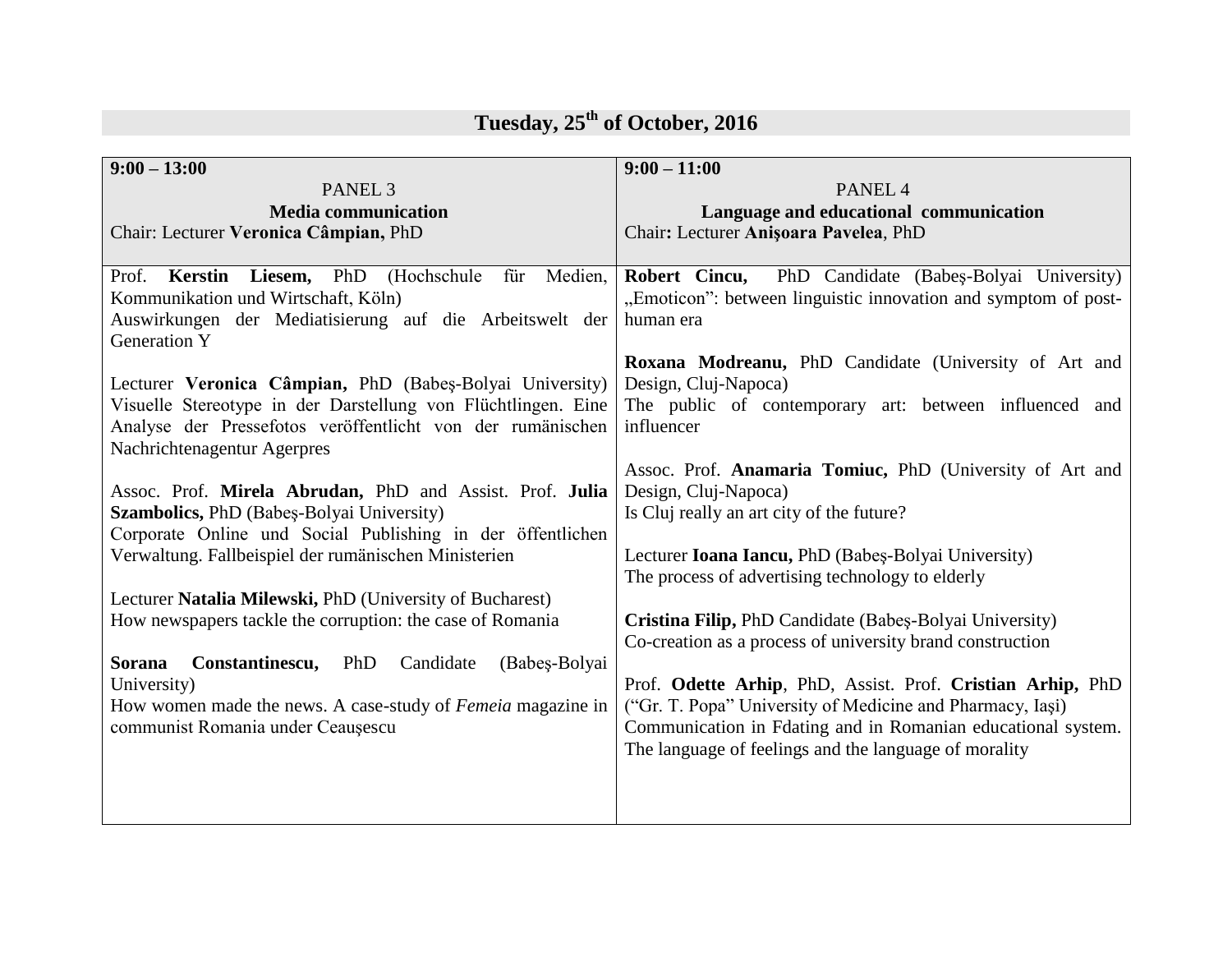| Assist. Prof. Florența Toader, PhD, Assist. Prof. Alexandra<br>Vitelar, PhD, Lecturer Rodica Săvulescu, PhD (National<br>University of Political Studies and Public Administration,<br>Bucharest)<br>Media portrayal of first ladies in Romania and the USA<br>Assoc. Prof. Romina Surugiu, PhD and Alexandru Matei<br>(University of Bucharest)<br>Television and nation in European <semi-periphery>: the<br/>construction of national identity on television (1958-1980). Case<br/>study: Romania, Bulgaria and Belgium</semi-periphery> | Research assist. Lorina Culic, PhD Candidate, Lecturer<br>Anișoara Pavelea, PhD (Babeș-Bolyai University)<br>The role of self-assessment in student grading. A case study on<br>PR & Advertising students |
|---------------------------------------------------------------------------------------------------------------------------------------------------------------------------------------------------------------------------------------------------------------------------------------------------------------------------------------------------------------------------------------------------------------------------------------------------------------------------------------------------------------------------------------------|-----------------------------------------------------------------------------------------------------------------------------------------------------------------------------------------------------------|
| $11:00 - 11:15 - \text{Coffee Break}$                                                                                                                                                                                                                                                                                                                                                                                                                                                                                                       | $11:00 - 11:15 - \text{Coffee Break}$                                                                                                                                                                     |
|                                                                                                                                                                                                                                                                                                                                                                                                                                                                                                                                             | $11:15 - 13:00$                                                                                                                                                                                           |
| Assoc. Prof. Rodica Melinda Sutu, PhD (University of                                                                                                                                                                                                                                                                                                                                                                                                                                                                                        | PANEL 5                                                                                                                                                                                                   |
| Bucharest)<br>Organizational and individual promotion strategies. The use of                                                                                                                                                                                                                                                                                                                                                                                                                                                                | <b>Political Communication</b><br>Chair: Prof. Sandu Frunza, PhD                                                                                                                                          |
| social media among the journalists of the Romanian Public                                                                                                                                                                                                                                                                                                                                                                                                                                                                                   |                                                                                                                                                                                                           |
| Television                                                                                                                                                                                                                                                                                                                                                                                                                                                                                                                                  | Assoc. Prof. Mihaela Frunza, PhD, Assist. Prof. Iulia Grad,                                                                                                                                               |
|                                                                                                                                                                                                                                                                                                                                                                                                                                                                                                                                             | PhD, Ariana Guga, PhD Candidate and Iulia Medveschi, PhD                                                                                                                                                  |
| Assoc. Prof. Monica Pătruț, PhD (Vasile Alecsandri University,                                                                                                                                                                                                                                                                                                                                                                                                                                                                              | Candidate (Babeș-Bolyai University)                                                                                                                                                                       |
| Bacău)<br>A #Col(l)ectiv(e) Romanian tragedy. A case study on social                                                                                                                                                                                                                                                                                                                                                                                                                                                                        | Campaigning for philosophy for children. Practices and outcomes<br>of a community initiative                                                                                                              |
| media fighting corruption                                                                                                                                                                                                                                                                                                                                                                                                                                                                                                                   |                                                                                                                                                                                                           |
|                                                                                                                                                                                                                                                                                                                                                                                                                                                                                                                                             | Alexandru-Vasile<br>Sava,<br>PhD<br>Candidate<br>(Babeş-Bolyai                                                                                                                                            |
| Lecturer Laura Irimies, PhD and Assoc. Prof. Cosmin Irimies,                                                                                                                                                                                                                                                                                                                                                                                                                                                                                | University)                                                                                                                                                                                               |
| PhD (Babeș-Bolyai University)                                                                                                                                                                                                                                                                                                                                                                                                                                                                                                               | Political identity, decision-making and communication in the age                                                                                                                                          |
| Effective communication in crisis situations. A case study on<br>"Colectiv"                                                                                                                                                                                                                                                                                                                                                                                                                                                                 | of digital media: A case study on the 2016 US Elections                                                                                                                                                   |
|                                                                                                                                                                                                                                                                                                                                                                                                                                                                                                                                             |                                                                                                                                                                                                           |
|                                                                                                                                                                                                                                                                                                                                                                                                                                                                                                                                             |                                                                                                                                                                                                           |
|                                                                                                                                                                                                                                                                                                                                                                                                                                                                                                                                             |                                                                                                                                                                                                           |